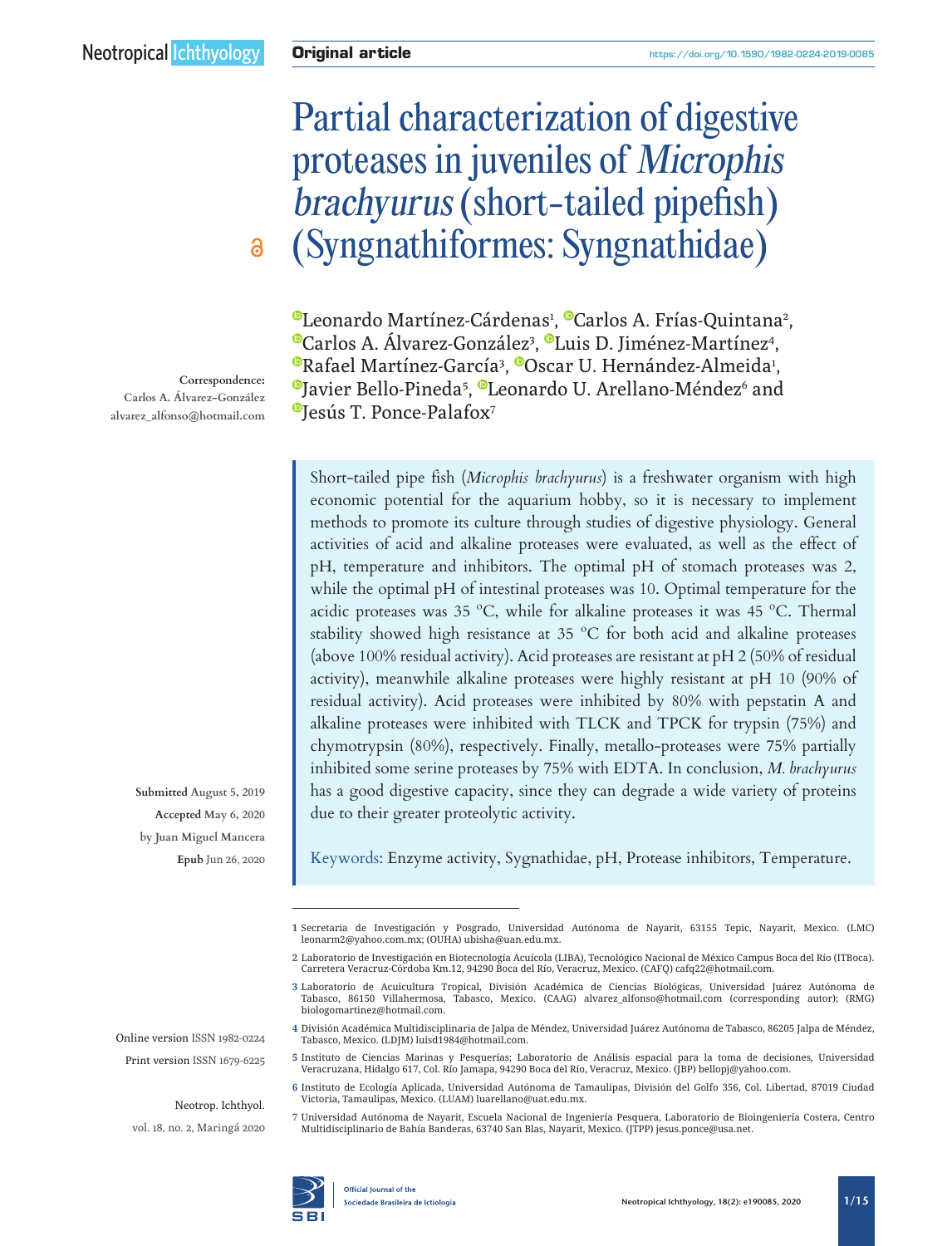El pez pipa (*Microphis brachyurus*) es un organismo dulceacuícola con alto potencial económico para la acuarofilia; sin embargo, es necesario implementar su cultivo a través de estudios de fisiología digestiva. Se evaluó el efecto del pH, temperatura e inhibidores sobre las actividades enzimáticas de proteasas ácidas y alcalinas. El pH óptimo de proteasas estomacales es de 2, mientras que el de proteases intestinales es de 10. La temperatura óptima de proteasas ácidas es de 35 ºC y las alcalinas de 45 ºC. La estabilidad térmica para proteasas ácidas y alcalinas es a los 35 ºC (más de 100% de actividad residual). La estabilidad a los diferentes pH de las proteasas ácidas es en 2 (50 % de la actividad residual), mientras que para las proteasas alcalinas es en 10 (90 % de la actividad residual). Las proteasas ácidas fueron inhibidas en 80% con pepstatina A y las proteasas alcalinas fueron altamente inhibidas con TLCK para tripsina (75%) y TPCK quimitripsina (80%). Finalmente, las metaloproteasas fueron inactivadas con EDTA en 70%. En conclusión, *M. brachyurus* tiene una buena capacidad digestiva al degradar una amplia variedad de proteinas debido a su alta actividad proteolítica.

Palabras clave: Actividad enzimática, Inhibidores de proteasas, pH, Sygnathidae, Temperatura.

## **INTRODUCTION**

The short-tailed pipefish, *Microphis brachyurus* (Bleeker, 1854), is a subtropical estuarine fish, distributed along the Gulf of Mexico. It belongs to the Syngnathidae family, which includes sea dragons, seahorses, and pipefish. The main characteristic of syngnathids is male parental care, as eggs are glued by females either to the ventral male structures or deposited into the male brood pouch (Wilson *et al.*, 2001). In Mexico, populations of native fishes are under pressure due to anthropogenic alteration of habitat and introduction of exotic species (Jelks *et al.*, 2008). The subspecies, *M. brachyurus lineatus*, has been considered as a species of concern since 1991 in the USA by the National Oceanic and Atmospheric Administration (NOAA, 2004). Natural populations of *M. brachyurus* are also affected in Mexico by unregulated fishing as this species is traded as an aquarium fish without formal records as occurs with other syngnathid species around the world (Rosa *et al.*, 2011). Approximately 37 species of pipefish have been reported to inhabit both freshwater and saltwater systems (Nelson *et al*., 2016), including *M. brachyurus, which* often faces inadequate culture practices in the average home aquarium as it is maintained in tanks with conventional freshwater tropical fish.

However, survival of *M. brachyurus* in captivity is compromised by conventional fish diets (flakes, pellets, and frozen *Artemia*), whereas the species naturally preys on live items, mainly crustaceans and fish larvae small enough to be ingested by the characteristic reduced mouth of the Syngnathidae family (Miller *et al*., 2005).

In recent years, there has been a growing interest in developing technologies with native species for their culture at commercial scale. However, the knowledge for *M. brachyurus* production is unknown, particularly in relation to their digestive physiology. Currently, research efforts are aimed at determining the conditions that increase the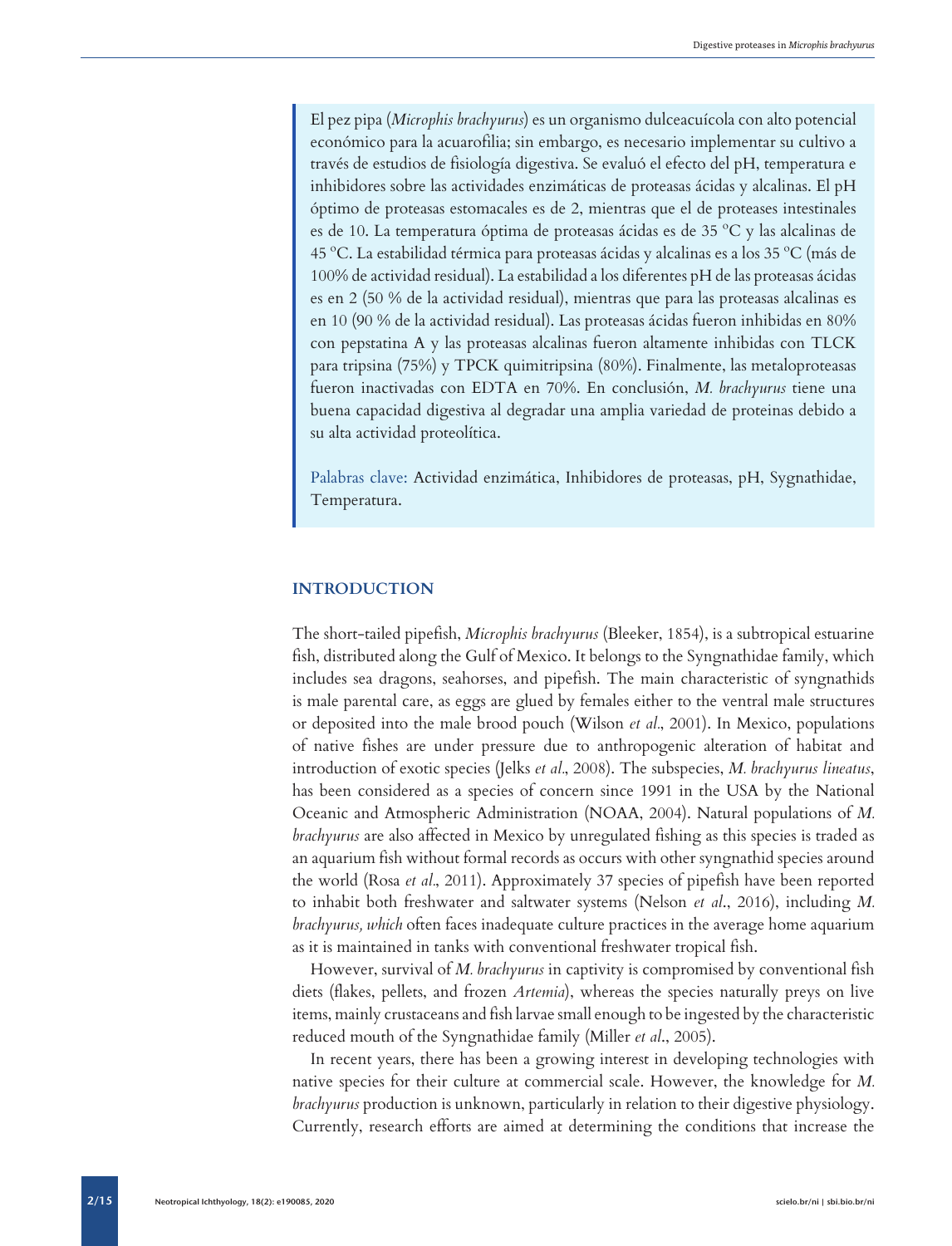survival and viability of culture production, as well as to characterize digestive physiology, in order to better plan and feed design. In this last case, the studies are based on the detailed knowledge of the digestive physiology in the different stages of life by means of the determination of the digestive enzymatic activities and characterization of proteases, as it is known that the of activity of some enzymes acts as a good indicator of nutritional, so that the data obtained may be relevant to establish an optimal artificial feeds and to reduce production costs in hatcheries (Ueberschär, 1995). Recently, several studies have been conducted to relate the appearance of digestive enzymes with physiological and nutritional features in various species such as *Atractosteus tropicus* Gill, 1863, *Cichlasoma urophthalmus* (=*Mayaheros urophthalmus* (Günther, 1862)), *Cichlasoma trimaculatum*  (=*Amphilophus trimaculatus* (Günther, 1867)), *Lutjanus guttatus* (Steindachner, 1869), *Chelon labrosus* (Risso, 1827), *Centropomus undecimalis* (Bloch, 1792), *Cichlasoma beani* (=*Mayaheros beani* (Jordan, 1889)), and *Archosargus probatocephalus* (Walbaum, 1792) (Cuenca-Soria *et al*., 2014; Guerrero-Zárate *et al*., 2014; Peña *et al*., 2015; Toledo-Solís *et al*., 2015; Concha-Frias *et al*., 2016; Pujante *et al.*, 2017; Martínez-Cárdenas *et al*., 2017; Merino-Contreras *et al*., 2018). In this way, this work aims to characterize the digestive proteases in juveniles of *Microphis brachyurus*.

## **MATERIAL AND METHODS**

**Sample Preparation.** For this study, 132 pipefish juveniles with a weight 0.25 g±0.3 SD and length 89.6 mm±0.5 SD, were captured in the Jamapa River (19°05'40.42"N, 96°08'23.40"W). After collection, they were transported in an insulated water tank containing water at  $26^{\circ}$ C and 8 g L<sup>-1</sup> salinity (recorded at collection) to the wet laboratory located in Tepic, Nayarit. Fish were subsequently sacrificed with an overdose of tricaine methanesulfonate (MS-222, Sigma-Aldrich, Saint Louis, MI, USA). The total weight and length of each fish was recorded and subsequently, the stomach and intestine were extracted individually on a frozen plate. Subsequently, the organs were lyophilized and preserved at -20 ºC until processing. Dried organs were sent to the Biochemistry Laboratory in the División Académica de Ciencias Biológicas at Universidad Juárez Autónoma de Tabasco. Stomachs were homogenized in a proportion of 200 mg mL-1 in 100 mmol  $L^{-1}$  of glycine-HCl buffer at pH 2, while Tris-HCl buffer 12.5 mmol  $L^{-1}$ + 30 mmol  $L^{-1}$  CaCl<sub>2</sub>  $L^{-1}$  at pH 7.5 was used for the intestines, in the same proportion respectively. The homogenate was centrifuged at 16,000 x g for 30 min at 4 °C; the multienzyme extract thus obtained was stored at -80 °C for further analysis. The concentration of soluble protein was determined using the Bradford (1975) technique with the bovine serum albumin as the standard.

**Biochemical Analyses.** The total activity of the acid proteases was determined using 1% hemoglobin in 100 mmol L<sup>-1</sup> glycine-HCl buffer at pH 2 following the method of Walter (1984). The activity of alkaline proteases was evaluated following the method of Anson (1938), as modified by Kunitz (1947), using 1% casein in 100 mmol L-1 Tris-HCl + 10 mmol L<sup>-1</sup> CaCl<sub>2</sub> buffer at pH 9. One unit of activity was defined as 1  $\mu$ g of tyrosine liberated per minute with a Molar Extinction Coefficient (MEC) of 0.005  $mL^{-1}$  µg<sup>-1</sup> cm<sup>-1</sup>. To determine the MEC of tyrosine, a standard curve was made with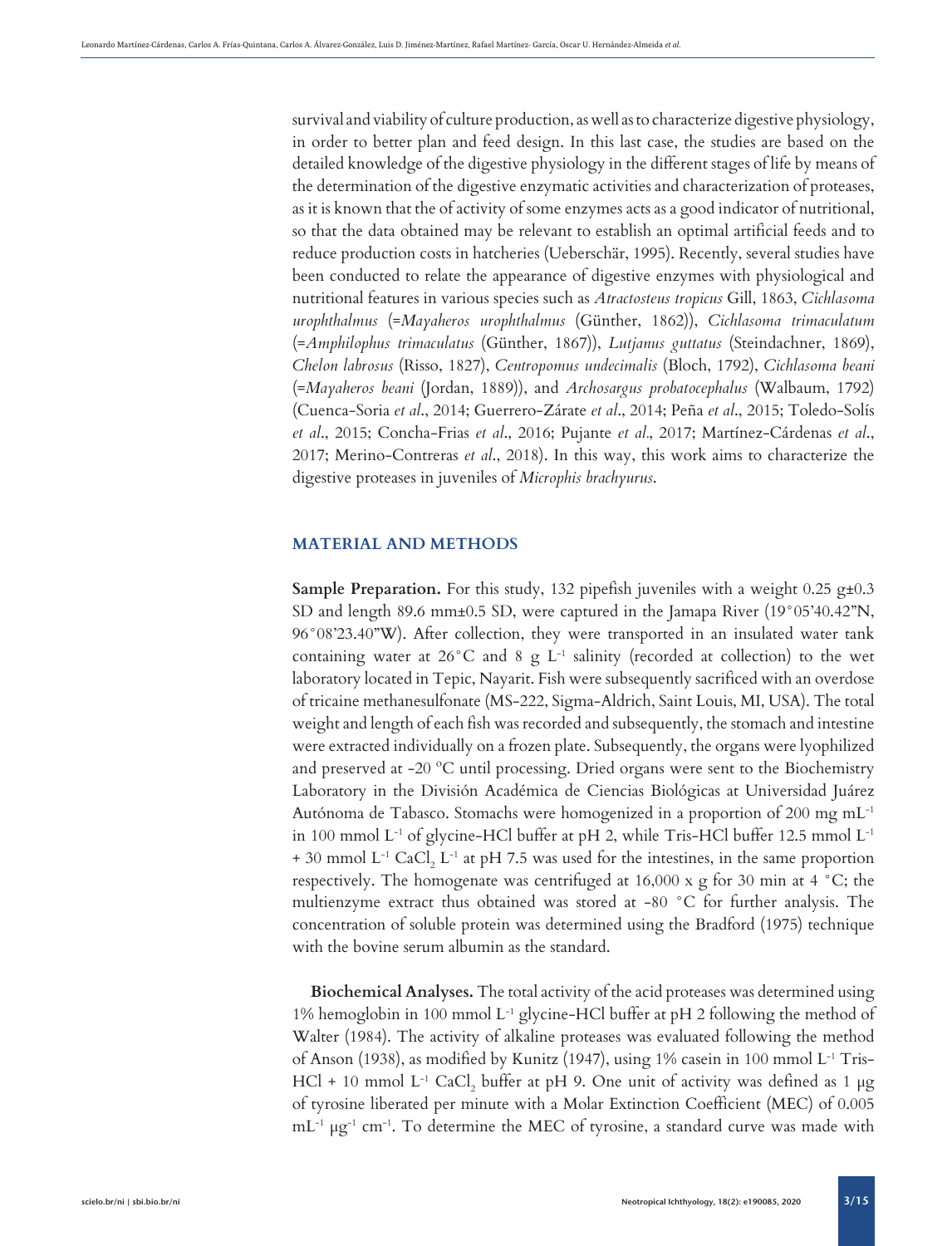different concentrations of tyrosine (from 0 to 300 mg mL<sup>-1</sup>). All trials were performed in triplicate.

**Effects of pH and Temperature on Digestive Enzyme Activity.** The optimum pH of the acid and alkaline proteases was evaluated using a universal buffer Stauffer (1989) with a pH range of 2–12 following the technique of Walter (1984) and Anson (1938), previously described to determine protease activity. The optimum temperature of the acid and alkaline proteases was established by enzyme assays at different temperatures (35, 45, 55, 65 °C). The effects of pH and temperature on the stability of acid and alkaline proteases were determined by pre-incubating the multienzyme extracts for 0, 30, 60 and 90 min with a buffer at the assay temperature (Stauffer, 1989). For the determination of the stability under different conditions of pH and temperature the pre-incubation time 0 min value was used as a control to determine the residual activity expressed as a percentage of residual activity comparing with the extracts that were incubated at different pH and temperatures.

**Zymograms and Effects of Inhibitors.** Electrophoretic analyses were performed with a Mini-PROTEAN 3 Cell (Bio-Rad) with four plates containing vertical gels  $(8 \times 10 \times 0.075$  cm) with 10 mL sample capacity per plate. For the analysis of alkaline proteases, the plate was prepared by stacking a gel with 4% polyacrylamide (PAA) and resolving the gel with 10% PAA. Electrophoresis was run under denaturalizing conditions (SDS-PAGE), with  $0.1\%$  SDS Tris buffer (25 mmol L<sup>-1</sup>) and glycine (192) mmol L-1, pH 8.3, 100 volts), according to Laemmli (1970), and adapted by García-Carreño *et al*. (1993). The gels were treated to reveal proteases isoforms according to the procedure of Díaz-López *et al*. (1998). They were washed and incubated for 30 min at  $5^{\circ}$ C in a 0.5% casein solution (Tris-HCl 100 mmol L<sup>-1</sup> buffer, pH 9), then gels were incubated for 90 min in the same solution at 37 °C, and then washed and fixed in trichloroacetic acid (12%) solution for 15 min. Areas of enzyme activity were developed according to Weber, Osborn (1969), using a 0.1% Coomassie brilliant blue R-250 solution to stain the gels, while further distaining was carried out in a 35:10:55 solution of methanol-acetic acid-water. Clear zones revealed the activity of proteases within few minutes, although well-defined zones were obtained after 2–4 h. The inhibitors were used for the alkaline proteases: phenyl-methanesulphonyl fluoride 100 mmol L<sup>-1</sup> (PMSF), N-q-tosyl-lysine-chloromethyl ketone hydrochloride 10 mmol L<sup>-1</sup> (TLCK), soybean trypsin inhibitor 250 mmol  $L^{-1}$  (SBT1), N-q-tosyl-L-phenylalanine chloromethyl ketone 10 mmol L<sup>-1</sup> (TPCK), 1,10-phenanthroline 10 mmol L<sup>-1</sup> (Phen), trypsin inhibitor, type II-T: turkey egg ovoalbumine 250 mmol  $L^{-1}$  (Ovo) and ethylene diamine tetra acetic acid 10 mmol L-1 (EDTA). Extracts were incubated in the presence of each inhibitor for 1 h (1:1 v/v) at pH 7.5, the pH value of intestine extracts, and at pH 2 for stomach extracts during sample preparation. In both tests a control without inhibitor was used as 100% of total activity and the residual activity was expressed as a percentage of reduction of the activity with the different inhibitors (Dunn, 1989). They were pre-incubated in a 1:1 ratio (enzyme: inhibitor) for 1 h. The molecular weight marker SDS-PAGE standards unstained Low Range (Biorad cat. 1610304) and the program Quantity One 1-D Analysis Software de Bio-Rad® were used to calculate the molecular weight of each active bands.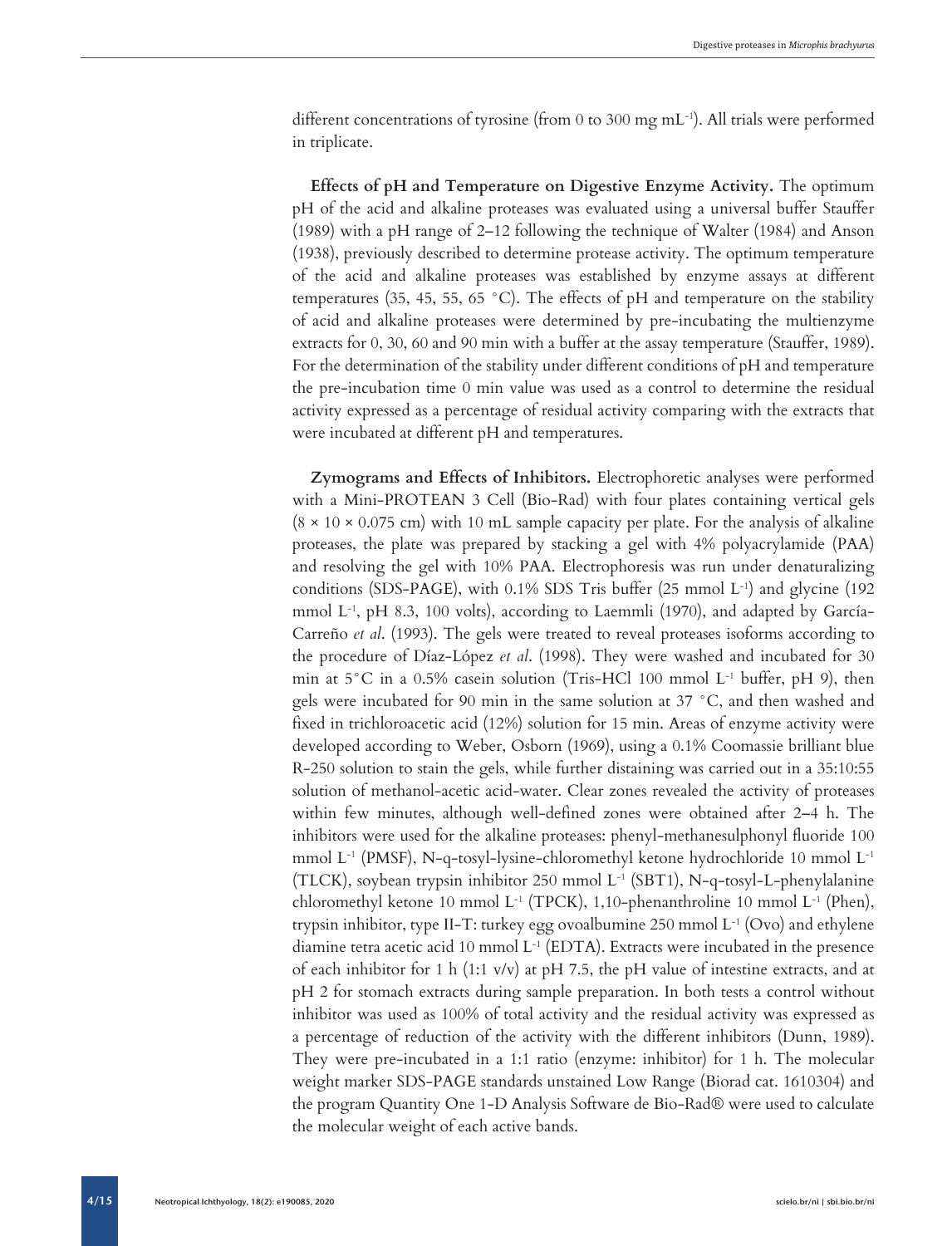**Statistical Analysis.** All the enzymatic activity assays were carried out in triplicate of the same homogenate and were evaluated by means of nonparametric statistical analysis of Kruskal-Wallis test and a posteriori Nemenyi test as the data were not normally distributed. Statistical tests were conducted with the Statistica software v. 7.5 (Statsoft, Tulsa, OK, USA) using a significance value of 0.05.

# **RESULTS**

The optimum pH for the activity of acid proteases was 2 (Fig. 1A) and for alkaline proteases activity the pH optimum was 10 (Fig. 1B). After 30 min preincubation, the remaining enzyme activity for acid proteases was 50% pH 2, while the remaining activities were around 15%–20%, at pH 4–7 after 90 min pre-incubation (Fig. 1C). The maximum pH stability of alkaline proteases occurred after 30 minutes of preincubation at pH 10, showing a decrease in its residual activity until reaching 90% after 90 minutes of preincubation (Fig. 1D).

The optimum temperature for acidic proteases was 35 °C (Fig. 2A) and optimum temperature of alkaline protease activity was 45 °C (Fig. 2B). The stability of the acidic proteases presented thermal variations above 100% at 35 °C (Fig. 2C). Instead, maximal stability of alkaline protease was observed at 35 °C, which decreased after 90 minutes



FIGURE 1 | Effect of pH on the enzymatic activity of digestive proteases of short-tailed pipefish (*Microphis brachyurus*) juveniles for the determination of: **A.** optimal pH of acidic proteases; **B.** optimal pH of alkaline proteases; **C.** pH stability of acidic proteases; and **D.** pH stability of alkaline proteases (mean  $\pm$  SD, n = 3). Mean values denoted with different letters are statistically different, p < 0.05.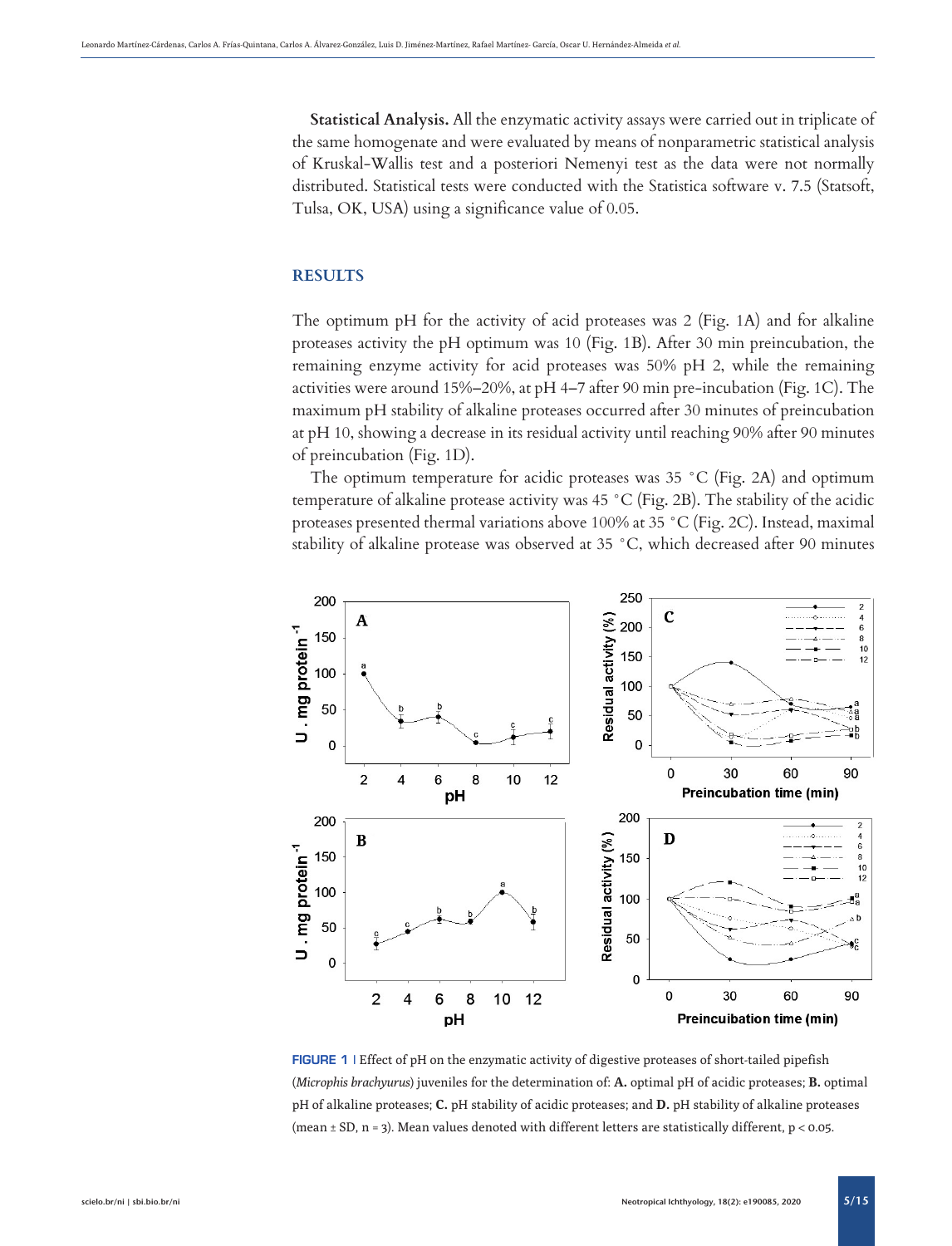of preincubation, followed by the temperature of 45 °C where the activity remained stable, while temperatures of 55 and 65 °C decreased the activity to 40–55% at 90 min preincubation (Fig. 2D).

Analysis of the effects of inhibitors indicated that acid protease was inhibited by 80% by pepstatin A, a specific inhibitor of pepsin type A enzymes. The activity of alkaline proteases showed an inhibition of 75% of activity by TLCK, a specific inhibitor of trypsin, inhibition of 80% of activity by TPCK, a specific inhibitor of chymotrypsin; activity inhibition of 58% by SBT1 and 35% by ovalbumin, which inhibit serine proteases, a reduction of 55% and 75% of activity by the metalo-protease inhibitors Phenanthroline and EDTA, respectively, and inhibition of 40% of activity by PMSF, a general inhibitor of serine proteases (Fig. 3).

The analysis of SDS-PAGE zymograms for alkaline proteases revealed six active bands in control without inhibitor (87.9, 64.8, 59.7, 52.6, 38.1 and 35.2 kDa). TPCK inhibited four active bands (87.9, 59.7, 52.6 and 35.2 kDa), Phenanthroline and EDTA inhibited five active bands (87.9, 64.8, 59.7, 52.6 and 35.2 kDa), TLCK inhibited four active bands (87.9, 64.8, 59.7, 52.6 kDa), Ovalbumin inhibited four active bands (64.8, 59.7, 52.6, and 35.2 kDa), while SBT1 inhibited three active bands (64.8, 59.7 and 35.2 kDa) and PMSF inhibited two active bands (64.8 and 59.7 kDa respectively) (Fig. 4).



FIGURE 2 | Effect of temperature on digestive proteases of juvenile of short-tailed pipefish (*Microphis brachyurus*): **A.** optimum temperature of acidic proteases; **B.** thermal stability of acidic proteases; **C.** optimum temperature of alkaline proteases; and **D.** thermal stability of alkaline proteases (mean ± SD, n = 3). Mean values denoted with different letters are statistically different, p < 0.05.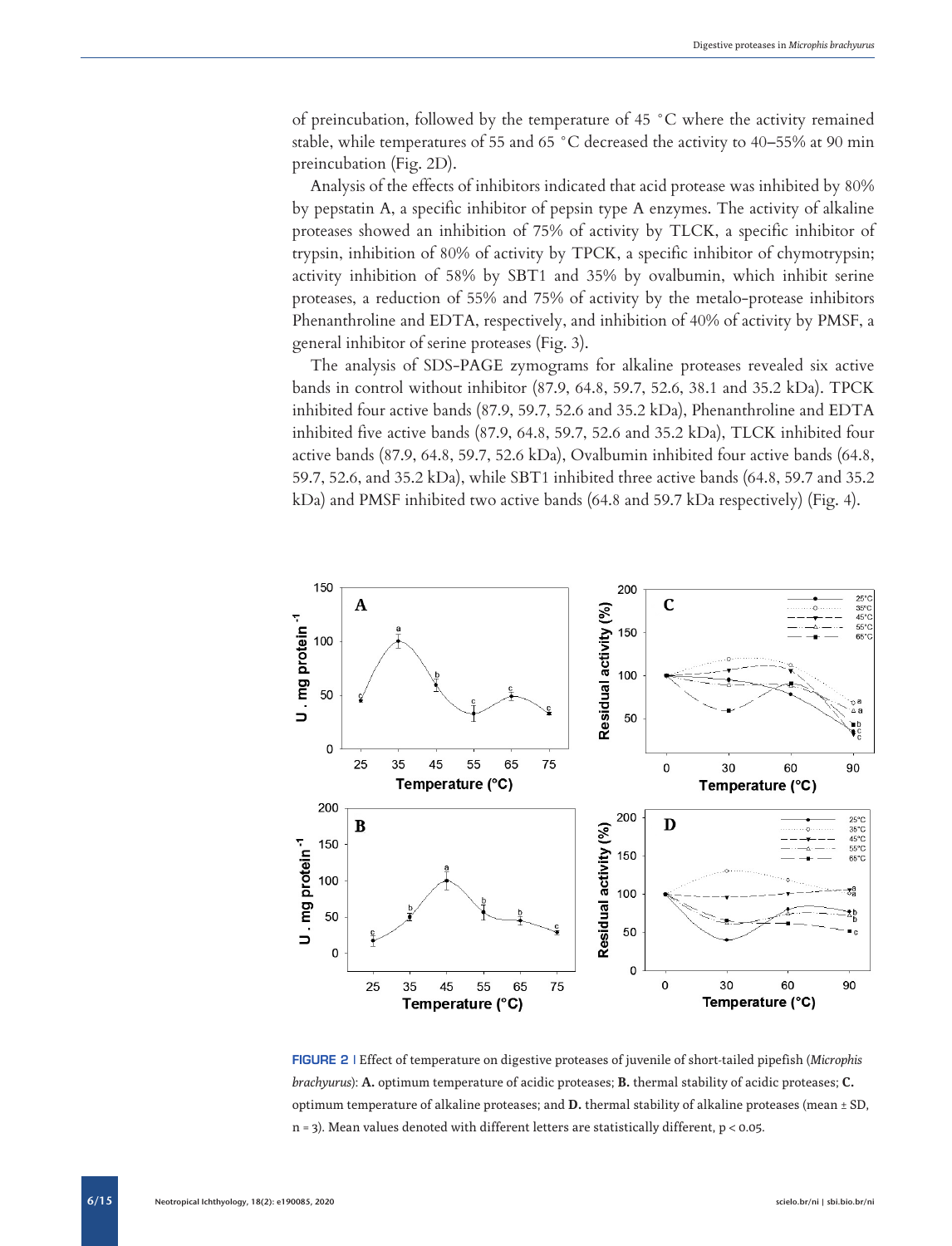

FIGURE 3 | Residual activity (%) of digestive proteases using several inhibitors on multienzyme extracts of short-tailed pipefish (*Microphis brachyurus*) juveniles. Alkaline proteases with no inhibitor (Alk control), tosylphenylanylchloromethyl ketone (TPCK), phenanthroline (PHEN), ethyl-diamine tetra-acetic acid (EDTA), tosyllysyl- chloromethyl ketone (TLCK), ovalbumin (OVO), soybean trypsin inhibitor (SBT1), phenyl methyl sulphonyl fluoride (PMSF), acidic proteases with no inhibitor (Acid control), pepstatin A (mean  $\pm$  SD, n = 3). Columns with different letters represent significant differences (p < 0.05).

|      | <b>MWM</b> | CONTR TPCK PHE EDTA TLCK OVO SBT1 PMSF |  |  |  |
|------|------------|----------------------------------------|--|--|--|
|      |            |                                        |  |  |  |
|      |            |                                        |  |  |  |
| 97.4 |            |                                        |  |  |  |
|      | 87.9       |                                        |  |  |  |
| 66.2 | 64.8       |                                        |  |  |  |
|      | 59.7       |                                        |  |  |  |
| 42.7 | 52.6       |                                        |  |  |  |
|      |            |                                        |  |  |  |
|      | 38.1       |                                        |  |  |  |
| 31.0 | 35.2       |                                        |  |  |  |
|      |            |                                        |  |  |  |
| 24.3 |            |                                        |  |  |  |
|      |            |                                        |  |  |  |
|      |            |                                        |  |  |  |
| 14.4 |            |                                        |  |  |  |
|      |            |                                        |  |  |  |
|      |            |                                        |  |  |  |

FIGURE 4 | SDS-PAGE zymogram of alkaline digestive proteases of short-tailed pipefish (*Microphis brachyurus*) juveniles: Molecular weight marker (MWM), rabbit phosphorylase B (97.4 kDa), bovine serum albumin (66.2 kDa), ovalbumin (42.7 kDa), carbon anhydrase (31.0 kDa) and lysozyme (14.4 kDa); control (without inhibitor); inhibitors were the same as in Fig. 3.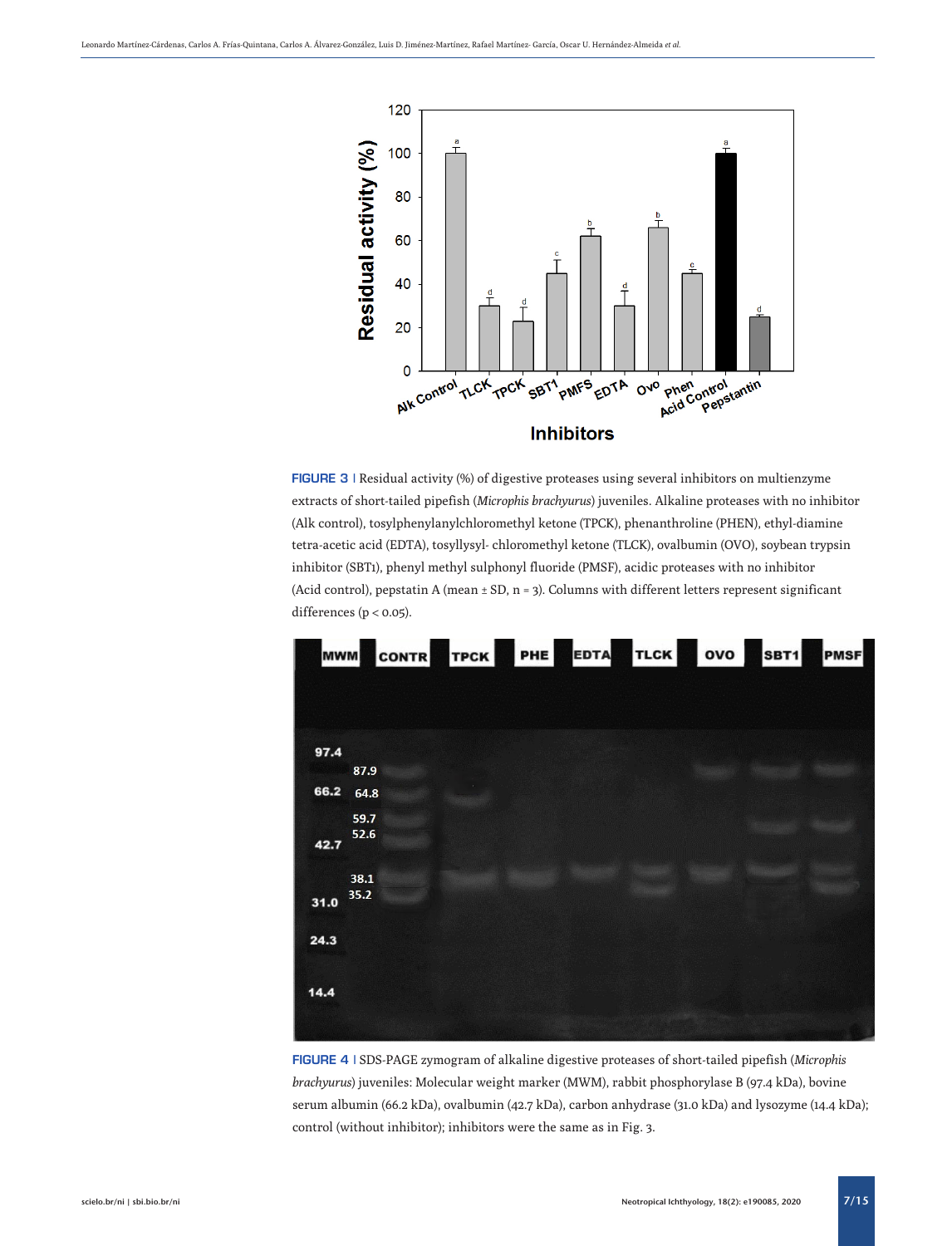## **DISCUSSION**

The results obtained in the enzymatic characterization of juveniles of short-tailed pipefish (*Microphis brachyurus*) showed that this species exhibits a relatively high activity of alkaline digestive proteases compared with other fish species such as *Scleropages formosus* (Müller, Schlegel, 1840) (Natalia *et al*., 2004), turbot *Scophthalmus maximus*  (Linnaeus, 1758) (Wang *et al*., 2006), Mayan cichlid *Cichlasoma uropthalmus* (Cuenca-Soria *et al*., 2014), *Cichlasoma trimaculatum* (=*Amphilophus trimaculatus*) (Toledo-Solís *et al*., 2017), and *Cichlasoma beani* (=*Mayaheros beani*) (Mártinez-Cárdenas *et al*., 2017). The latter two species have carnivorous habits characterized by high acid protease activities (>1500 Unit Enzymatic Activity (UEA) mg of protein-1) in the stomach, which is the most important organ for the acid digestion of proteins, as well as a lower alkaline digestive activity in the intestine  $(250 \text{ UEA mg protein}^{-1})$  that is in charge of the hydrolysis of large peptides to release small peptides and amino acids to be absorbed by enterocytes (García-Carreño *et al*., 2002).

In the present study, acid proteases reached their maximum activity at pH 2, which is consistent with findings of the majority of previous studies for species such as *Solea senegalensis* Kaup, 1858 (Yúfera, Darías, 2007), *Symphysodon aequifasciatus* Pellegrin, 1904 (Chong *et al*., 2002), *Diplodus puntazzo* (Walbaum, 1792) (Tramati *et al*., 2005), *Latimeria chalumnae* Smith, 1939 (Tanji *et al*., 2007), *Nemipterus* spp. (Nalinanon *et al*., 2008), and *Acipenser naccarii* Bonaparte, 1836 (Furné *et al*., 2005). However, *Oncorhynchus mykiss* (Walbaum, 1792) and *Petenia splendida* Günther, 1862 have higher optimum pH values (5 and 4 respectively) for acid and alkaline enzymes, that is uncommon for acid digestion (Furné *et al*., 2005; Uscanga-Martínez *et al*., 2011) and different to that found in *M. brachyurus*. For proteases, pH is a chemical key factor at which activity can be maximized, as allowing the active center of the enzymes to join the anchor site (enzyme-substrate binding) to perform a highly efficient catalysis (Álvarez-González, 2003).

In *M. brachyurus*, alkaline digestive proteases showed an optimum pH at 10, which has been recorded for other marine and freshwater fish species such as *Brycon orbignyanus*  (Valenciennes, 1850) (García-Carreño *et al*., 2002), *Symphysodon aequifasciatus* (Chong *et al*., 2002); *D. puntazzo* (Tramati *et al*., 2005), *Oreochromis niloticus* (Linnaeus, 1758) x *O. aureus* (Steindachner, 1864) (Jun-sheng *et al*., 2006), *Catla catla* (=*Labeo catla* (Hamilton, 1822)), *Labeo rohita* (Hamilton, 1822), and *Hypophthalmichthys molitrix* (Valenciennes, 1844) (Kumar *et al*., 2007); *Thunnus orientalis* (Temminck, Schlegel, 1844) (de la Parra *et al*., 2007), *Ctenopharyngodon idella* (Valenciennes, 1844) (Liu *et al*., 2008); *Cichlasoma uropthalmus* (Cuenca-Soria *et al*., 2014), *Cichlasoma trimaculatum* (=*Amphilophus trimaculatus*) (Toledo-Solís *et al*., 2017), *Cichlasoma beani* (=*Mayaheros beani*) (Mártinez-Cárdenas *et al*., 2017), and *Archosargus probatocephalus* (Merino-Contreras *et al*., 2018). However, some studies have reported different pH optimum; even two pH values of maximum activity have been recorded as in *Palabrax maculatofasciatus* (Steindachner, 1868) (Álvarez-González, 2003) and *C. undecimalis* (Concha-Frias *et al*., 2016). This is possible because the multienzymatic extract could be composed of different digestive proteases with similar specificity or by different isoforms of the same enzyme, with different optimum pH (Alarcón *et al*., 1998). Finding of a well-defined optimum pH in *M. brachyurus* suggests a major contribution of enzymes that share the same pH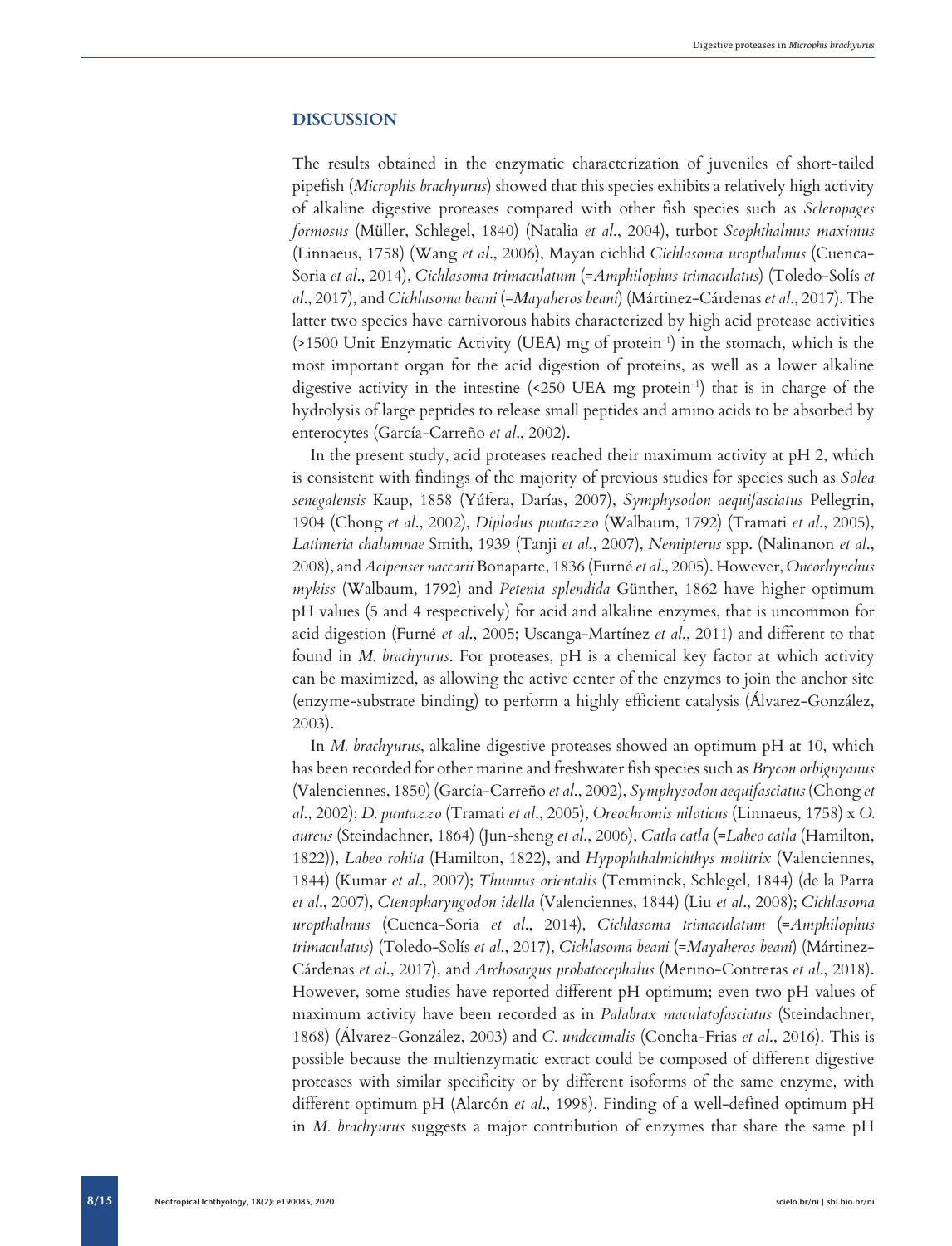optimum (de la Parra *et al*., 2007).

On the other hand, digestive acid proteases in *M. brachyurus* are stable at acid pH (2) and their activity decreases with increasing pH values. In contrast, alkaline proteases are stable in alkaline pH and are resistant to slightly acidic conditions, similar to that reported in the freshwater cichlid *P. splendida* (Uscanga-Martínez *et al*., 2011). In contrast, the acidic (stomach) proteases of marine fish are stable for a very short time at alkaline pH conditions, as reported for *T. thynnus* (Linnaeus, 1758) (Essed *et al*., 2002) and *S. maximus* (Wang *et al*., 2006). This has also been found in omnivore marine species such as *S. senegalensis* (Sáenz de Rodrigáñez *et al*., 2005) and carnivorous freshwater species such as *A. tropicus* (Guerrero-Zárate *et al*., 2014). This could hardly occur in *M. brachyurus* because acid proteases lose activity at a neutral or alkaline pH. However, this loss of activity is compensated, by the hydrolysis of alkaline proteases at an acidic pH, which is also compensated by a long intestine and strong sphincters that allow longer gut residence of the food, in addition to the joint action of digestive hormones such as cholecystokinin that causes peristalsis, increasing surface contact with the enzymatic substrate (Álvarez-González, 2003).

Worth mentioning alkaline proteases may be more stable at different pH values, because they comprised a greater number of enzymes (trypsin, chymotrypsin, L-aminopeptidase, carboxypeptidase A, elastases, among others), which increases the possibility of hydrolyzing food proteins despite the pH variation (Alarcón *et al*., 1998). Instead, acid proteases are often more susceptible to pH changes, since they only have an enzyme corresponding to pepsin, which when subjected to different pH values, undergoes changes in its structural configuration or denaturation that leads to partial or total loss of activity (Nalinanon *et al*., 2010).

Optimum temperature for digestive proteases of *M. brachyurus* has typical values (35 ºC for acidic proteases and 45 ºC for alkaline proteases) that are similar for other fish species. Thus, variations in activity due to temperature depend on the genetic composition and habitat conditions. In this aspect, the optimum temperature of the alkaline proteases is typically 10 °C higher than the optimum temperature of the acid proteases and also is more thermostable (Álvarez-González, 2003). Usually, the difference between the optimum temperatures of alkaline and acid proteases has been described in carnivorous fish species such as *T. thynnus* (Essed *et al*., 2002), *B. orbignyanus* (García-Carreño *et al*., 2002) and *P. maculatofasciatus* (Álvarez-González, 2003). The optimum temperature of acid proteases in *M. brachyurus* was 35 °C, similar to that described in the hybrid *O. niloticus* x *O. aureus* (Jun-sheng *et al*., 2006), but higher than that found for *S. senegalensis* (Sáenz de Rodrigáñez *et al*., 2005), *T. orientalis* (de la Parra *et al*., 2007), *C. trimaculatum* (=*Amphilophus trimaculatus*) (Toledo-Solís *et al*., 2015), and *A. probatocephalus* (Merino-Contreras *et al*., 2018), with optimum temperature range 35 to 55 °C. The activity of acid proteases is stable up to 45 °C, resulting in values >100% for some of the incubation times, but over 60% of the activity is lost above 55 °C. This could be due to denaturation of pepsin at temperatures over 55  $\degree$ C, in agreement with results described by Furné *et al.* (2005). In contrast, alkaline proteases have an optimal temperature of 45 °C, which is less than reported for the *Caranx hippos* (Linnaeus, 1766), *Pseudupeneus maculatus* (Bloch, 1793*)*, *Sparisoma* sp., *Hoplias malabaricus* (Bloch, 1794) (Alencar *et al*., 2003), and *O. niloticus* (Bezerra *et al*., 2005), species that show an optimum temperature ranging from 50 to 55 °C. The high thermostability of the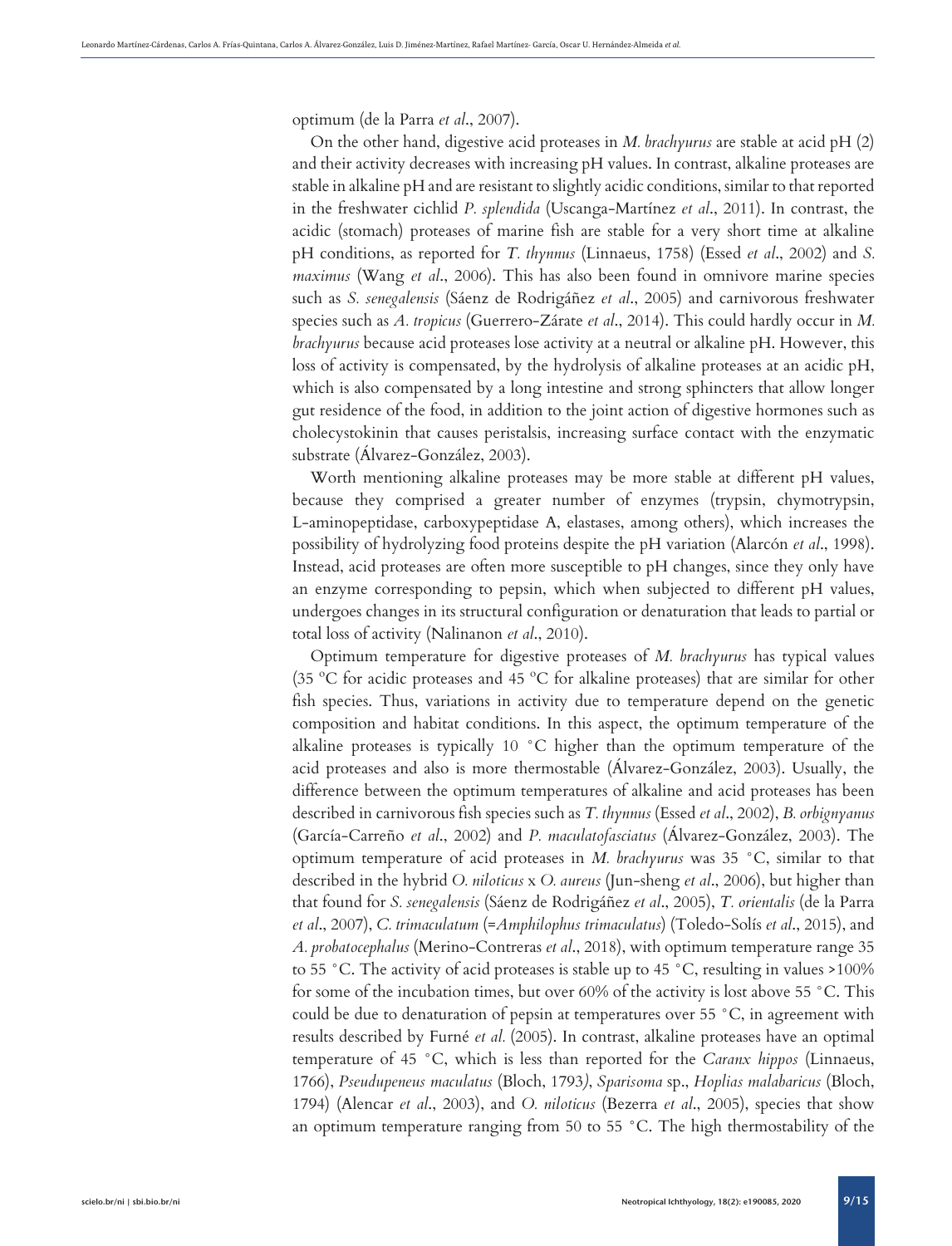alkaline proteases in *M. brachyurus* is similar to that reported for *A. tropicus* (Guerrero-Zárate *et al*., 2014), *C. trimaculatum* (=*Amphilophus trimaculatus*) (Toledo-Solís *et al*., 2015), and *C. undecimalis* (Concha-Frias *et al*., 2016). It is noteworthy that optimum temperature and thermal stability of the digestive proteases are only operational parameters of enzymes, rather than physiologically relevant results, since activities may vary with enzyme configuration, habitat, environment and genetic aspects of the species (Alarcón *et al*., 1998; Furné *et al*., 2005; Tanji *et al*., 2007). This deficiency in activity is compensated by a longer retention of food in the digestive system to perform the hydrolysis of proteins at lower temperatures than the optimum (Furné *et al*., 2005; Lazo *et al*., 2007; Nalinanon *et al*., 2010; Uscanga *et al.*, 2010).

The seven types of specific inhibitors reduced the activity of alkaline proteases by at least 53%. Of these inhibitors, the group of serine proteases was inhibited by 40% by Phenyl methyl sulphonyl fluoride (PMSF), and by 35% and 58% with ovalbumin and soybean trypsin inhibitor (SBT1), respectively. This pattern in which serine proteases were more markedly affected than the rest of the enzymes was similar to findings in *S. aequifasciatus* (Chong *et al*., 2002), *T. thynnus* (Essed *et al*., 2002), *C. idella* (Liu *et al*., 2008), *C. trimaculatum* (=*Amphilophus trimaculatus*) (Toledo-Solís *et al*., 2015), and *C. beani* (=*Mayaheros beani*) (Mártinez-Cárdenas *et al*., 2017). The other kind of digestive enzyme group subject to high inhibition was the metalloproteases with 55% inhibition by Phenanthroline and 75% by ethyl-diamine tetra-acetic acid (EDTA), which are specific inhibitors and inactivators of these enzymes, which are dependent on cofactors such as Ca and Mg. This indicates that through alkaline digestion, *M. brachyurus* has the ability to hydrolyze proteins from the carboxyl and amino terminal ends of the peptide chain.

It is important to note that the presence of inhibitors in protein sources should be considered in diet formulation to determine the composition of ingredients that do not contain inhibitors of metalloproteases, aspartic or serine proteases. Our results also showed that TPCK inhibited 80% of chymotrypsin activity and TLCK inhibited 75% of trypsin activity. This result was similar to that found in *B. orbignyanus* (García-Carreño *et al*., 2002) and *S. formosus* (Natalia *et al*., 2004), in which greater inhibition of trypsin than of chymotrypsin by TLCK was documented. Thus, it is confirmed the determination of the types of hydrolases that comprise the digestive proteases of a species using specific inhibitors allows identification of dietary ingredients that may reduce the activity of specific enzymes and thus limit feed digestibility (Essed *et al*., 2002).

Specific inhibitors of alkaline proteases was performed on SDS-PAGE, six active bands were detected in the control well, differentiating two groups of enzymes: the first group of four active bands with molecular weights between 87.9, 64.8, 59.7 and 52.6 kDa, and the second group of two active bands with molecular weights of 38.1 and 35.2 kDa. The number of active bands found in *M. brachyurus* was similar to that reported in marine species such as *P. maculatofasciatus* (Álvarez-González, 2003), and freshwater species such as *P. splendida* (Uscanga-Martínez *et al*., 2011), *A. tropicus* (Guerrero-Zárate *et al*., 2014), *C. undecimalis* (Concha-Frias *et al*., 2016), and *C. beani* (=*Mayaheros beani*) (Mártinez-Cárdenas *et al*., 2017). In other omnivorous species such as the South American pilchard *Sardinops sagax caerulea* (=*Sardinops sagax* (Jenyns, 1842)) (Castillo-Yáñez *et al*., 2005) and round sardinella *Sardinella aurita* Valenciennes, 1847 (Ben Khaled *et al*., 2011), trypsin showed active bands with different molecular weights ranging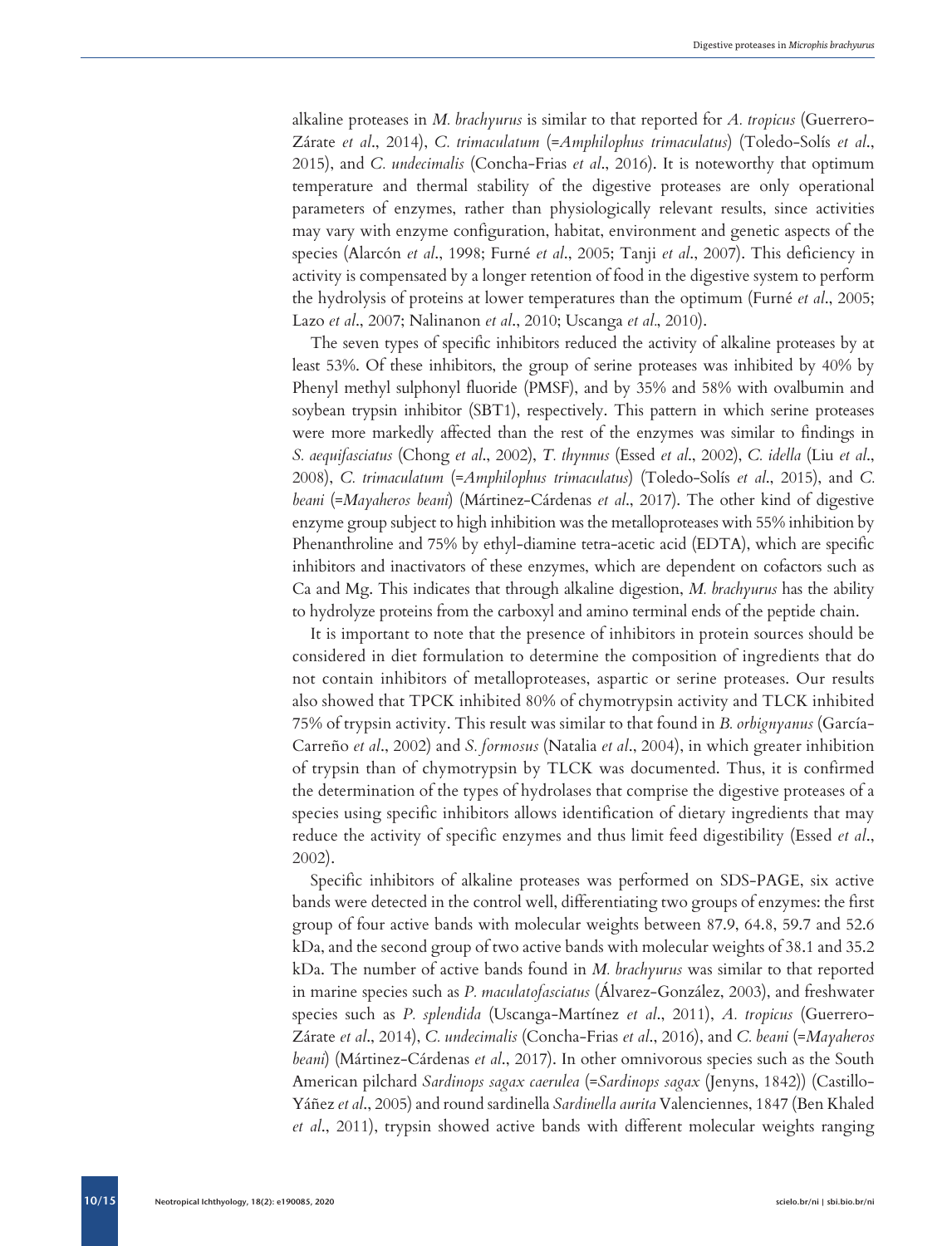between 35 and 38.8 kDa, while purified chymotrypsin from *S. sagax caerulea* had a molecular weight of 35.5 kDa (Castillo-Yañez *et al*., 2009). The inhibitors SBT1 and PMSF, specific for serine protease, presented the highest inhibition as they eliminated three active bands in *M. brachyurus*, which could be trypsin-like or chymotrypsin-like enzymes (Simpson, 2000; Zhou *et al*., 2008; Castillo-Yañez *et al*., 2009; Ben Khaled *et al*., 2011; Martínez-Cárdenas *et al*., 2017; Merino-Contreras *et al*., 2018). On the other hand, the specific inhibitors for metalloproteases PHE and EDTA inhibited two active bands in the first group of enzymes. Therefore, future studies should be conducted with purified enzymes to determine the specific type of enzymes present in *M. brachyurus*.

In conclusion, juvenile of *M. brachyurus* have a high stability that alkaline digestive proteases that are shown at different pH and temperature values, so we consider that there are other types of digestive enzymes (trypsin-like, chymotrypsin-like, among others), which may be different to those observed in other species. Likewise, the alkaline proteases of pipefish are more resistant to inhibitors such as SBT1 and PMSF than other fish species, so it is probable that several protein ingredients of different origin can be used for develop a balanced diet, at least in the juvenile period; however, it is necessary to complement this research with in vitro and in vivo studies to develop a basal diet in the culture of *M. brachyurus*.

## **ACKNOWLEDGMENTS**

The authors thank the Autonomous University of Nayarit for the donation of specimens, the Universidad Juárez Autónoma de Tabasco for the development of this collaborative research project.

# **REFERENCES**

- **• Alarcón FJ, Díaz M, Moyano FJ, Abellan E**. Characterization and functional properties of digestive proteases in two sparids; gilthead seabream (*Sparus aurata*) and common dentex (*Dentex dentex*). Fish Physiol Biochem. 1998; 19:257–67. [https://](https://doi.org/10.1023/A:1007717708491) [doi.org/10.1023/A:1007717708491](https://doi.org/10.1023/A:1007717708491)
- **• Alencar BR, Biondi MM, Paiva MV, Viera VLA, Carvalho-Junior BL, Bezerra SR**. Alkaline proteases from the digestive tract of four tropical fishes. Braz J Food Technol. 2003; 6(2):279–84.
- **• Álvarez-González CA**. Actividad enzimática digestiva y evaluación de dietas para el destete de larvas de la cabrilla arenera *Paralabrax maculatofasciatus* (Percoidei: serranidae). (PhD Thesis). Centro Interdisciplinario de Ciencias Marinas, La Paz, Baja California Sur, México; 2003. [http://repositoriodigital.ipn.](http://repositoriodigital.ipn.mx/handle/123456789/15177) [mx/handle/123456789/15177](http://repositoriodigital.ipn.mx/handle/123456789/15177)
- **• Anson ML**. The estimation of pepsin, trypsin, papain, and cathepsin with hemoglobin. J Gen Physiol. 1938; 22(1):79– 89.<https://doi.org/10.1085/jgp.22.1.79>
- **• Ben Khaled H, Jellouli K, Souissi N, Ghorbel S, Barkia A, Nasri M**. Purification and characterization of three trypsin isoforms from viscera of sardinelle (*Sardinella aurita*). Fish Physiol Biochem. 2011; 37:123–33. [https://doi.org/10.1007/](https://doi.org/10.1007/s10695-010-9424-5) [s10695-010-9424-5](https://doi.org/10.1007/s10695-010-9424-5)
- **• Bezerra RS, Lins EJF, Alencar RB, Paiva PMG, Chaves MEC, Coelho LCBB, Carvalho LB**. Alkaline proteinase from intestine of Nile tilapia (*Oreochromis niloticus*). Process Biochem. 2005; 40(5):1829–34. [https://doi.org/10.1016/j.](https://doi.org/10.1016/j.procbio.2004.06.066) [procbio.2004.06.066](https://doi.org/10.1016/j.procbio.2004.06.066)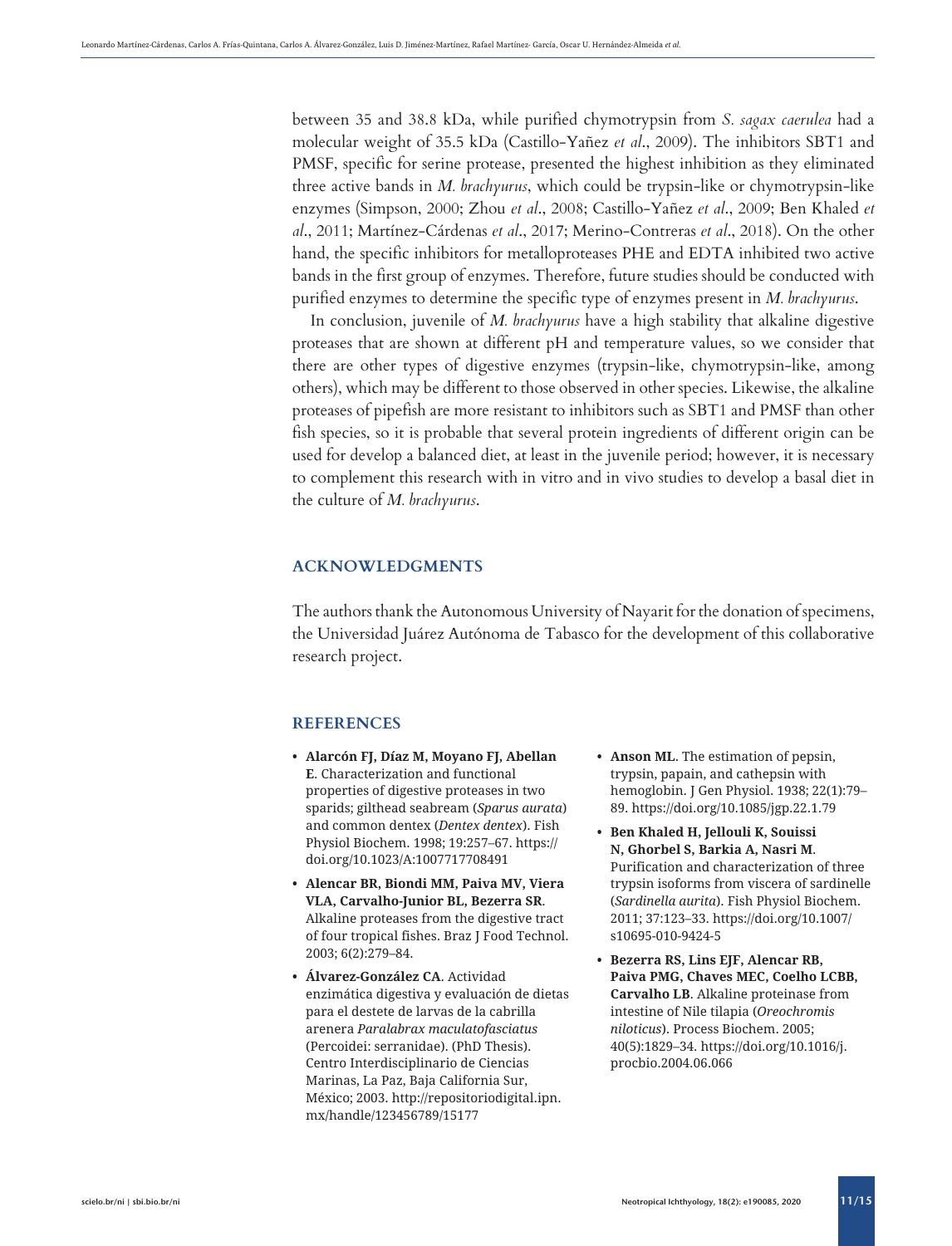- **García-Carreño FL, Navarrete-Del Toro MA**. Isolation and characterization of trypsin from pyloric caeca of Monterey sardine *Sardinops sagax caerulea*. Comp Biochem Physiol B Biochem Mol Biol. 2005; 140(1):91–98. [https://doi.org/10.1016/j.](https://doi.org/10.1016/j.cbpc.2004.09.031) [cbpc.2004.09.031](https://doi.org/10.1016/j.cbpc.2004.09.031)
- **• Castillo-Yañez FJ, Pacheco-Aguilar R, Lugo-Sanchez ME, Garcia-Sanchez G, Quintero-Reyes IE**. Biochemical characterization of an isoform of chymotrypsin from the viscera of Monterey sardine (*Sardinops sagax caerulea*), and comparison with bovine chymotrypsin. Food Chem. 2009; 112(3):634–39. [https://doi.org/10.1016/j.](https://doi.org/10.1016/j.foodchem.2008.06.023) [foodchem.2008.06.023](https://doi.org/10.1016/j.foodchem.2008.06.023)
- **• Chong ASC, Hashim R, Chow-Yang L, Ali AB**. Partial characterization and activities of proteases from the digestive tract of discus fish (*Symphysodon aequifasciata*). Aquaculture. 2002; 203 (3–4):321–33. [https://doi.org/10.1016/S0044-](https://doi.org/10.1016/S0044-8486(01)00630-5) [8486\(01\)00630-5](https://doi.org/10.1016/S0044-8486(01)00630-5)
- **• Concha-Frias B, Alvarez-González CA, Gaxiola-Cortes MG, Silva-Arancibia AE, Toledo-Agüero PH, Martínez-García R, Camarillo-Coop S, Jimenez-Martinez LD, Arias-Moscoso JL**. Partial Characterization of digestive proteases in the common snook *Centropomus undecimalis*. Int J Biol. 2016; 8(4):1–11. [http://dx.doi.org/10.5539/](http://dx.doi.org/10.5539/ijb.v8n4p1) [ijb.v8n4p1](http://dx.doi.org/10.5539/ijb.v8n4p1)
- **• Cuenca-Soria CA, Álvarez-González CA, Ortiz-Galindo JL, Nolasco-Soria H, Tovar-Ramírez D, Guerrero-Zárate R, Gisbert E**. Partial characterisation of digestive proteases of the Mayan cichlid *Cichlasoma urophthalmus*. Fish Physiol Biochem. 2014; 40:689–99. [https://doi.org/10.1007/s10695-](https://doi.org/10.1007/s10695-013-9876-5) [013-9876-5](https://doi.org/10.1007/s10695-013-9876-5)
- **• Díaz-López M, Moyano-López FJ, Alarcón-López FJ, García-Carreño FL, Navarrete del Toro MA**. Characterization of fish acid proteases by substrate–gel electrophoresis. Comp Biochem Physiol B Biochem Mol Biol. 1998; 121(4):369–77. [https://doi.org/10.1016/](https://doi.org/10.1016/S0305-0491(98)10123-2) [S0305-0491\(98\)10123-2](https://doi.org/10.1016/S0305-0491(98)10123-2)
- **• Dunn BM**. Determination of protease mechanism. In: Beynon RJ, Bond JS, editors. Proteolytic enzymes: a practical approach. IRL Press Oxford, England, 1989; p.57–81. [https://doi.org/10.1016/0307-4412\(90\)90038-P](https://doi.org/10.1016/0307-4412(90)90038-P)
- **• Essed Z, Fernández I, Alarcón FJ, Moyano FJ**. Caracterización de la actividad proteasa digestiva de atún rojo *Thunnus thynnus* (Linnaeus, 1758). Bol Inst Esp Oceanogr. 2002; 18(1–4):99–107.
- **• Furné M, Hidalgo MC, López A, García-Gallego M, Morales AE, Domezain A, Domezainé J, Sanz A**. Digestive enzyme activities in Adriatic sturgeon *Acipenser naccarii* and rainbow trout *Oncorhynchus mykiss*. A comparative study. Aquaculture. 2005; 250 (1–2):391–98. [https://doi.](https://doi.org/10.1016/j.aquaculture.2005.05.017) [org/10.1016/j.aquaculture.2005.05.017](https://doi.org/10.1016/j.aquaculture.2005.05.017)
- **• García-Carreño FL, Dimes LE, Haard NF**. Substrate-gel electrophoresis for composition and molecular weight of proteinases or proteinaceous proteinase inhibitors. Anal Biochem. 1993; 214(1):65– 69.<https://doi.org/10.1006/abio.1993.1457>
- **• García-Carreño LF, Albuquerque-Cavalcanti C, Navarrete del Toro AM, Zaniboni-Filho E**. Digestive proteinases of *Brycon orbignyanus* (Characidae, Teleostei): characteristics and effects of protein quality. Comp Biochem Physiol B Biochem Mol Biol. 2002; 132(2):343–52. [https://doi.](https://doi.org/10.1016/s1096-4959(02)00038-6) [org/10.1016/s1096-4959\(02\)00038-6](https://doi.org/10.1016/s1096-4959(02)00038-6)
- **• Guerrero-Zárate R, Álvarez-González CA, Olvera-Novoa MA, Perales-García N, Frías-Quintana CA, Martínez-García R, Contreras-Sánchez WM**. Partial characterization of digestive proteases in tropical gar *Atractosteus tropicus* juveniles. Fish Physiol Biochem. 2014; 4):1021–29. <https://doi.org/10.1007/s10695-013-9902-7>
- **1** Castillo-Total Islam (12/2): e190085, 2020 [scielo.br/ni](http://scielo.br/ni) **•** Packed Aguilar Castillo-Total Islam (12/2): e190085, 2020 scielo.br/ni **•** Packed Aguilar Castillo-Yand Castillo-Yand Castillo-Yand Castillo-Yand Castillo-Y **• Jelks HL, Walsh SJ, Burkhead NM, Contreras-Balderas S, Diaz-Pardo E, Hendrickson DA, Lyons J, Mandrak NE, McCormick F, Nelson JS, Platania SP, Porter BA, Renaud CB, Schmitter-Soto JJ, Taylor EB, Warren Jr ML**. Conservation status of imperiled North American freshwater and diadromous fishes. Fisheries. 2008; 33(8):372–407. [https://doi.](https://doi.org/10.1577/1548-8446-33.8.372) [org/10.1577/1548-8446-33.8.372](https://doi.org/10.1577/1548-8446-33.8.372)
	- **• Kumar S, Garcia-Carreño FL, Chakrabarti R, Toro MA, Córdova-Murueta JH**. Digestive proteases of three carps *Catla catla*, *Labeo rohita* and *Hypophthalmichthys molitrix*: Partial characterization and protein hydrolysis efficiency. Aquac Nutr. 2007; 13(5):381–88. [https://doi.org/10.1111/j.1365-](https://doi.org/10.1111/j.1365-2095.2007.00488.x) [2095.2007.00488.x](https://doi.org/10.1111/j.1365-2095.2007.00488.x)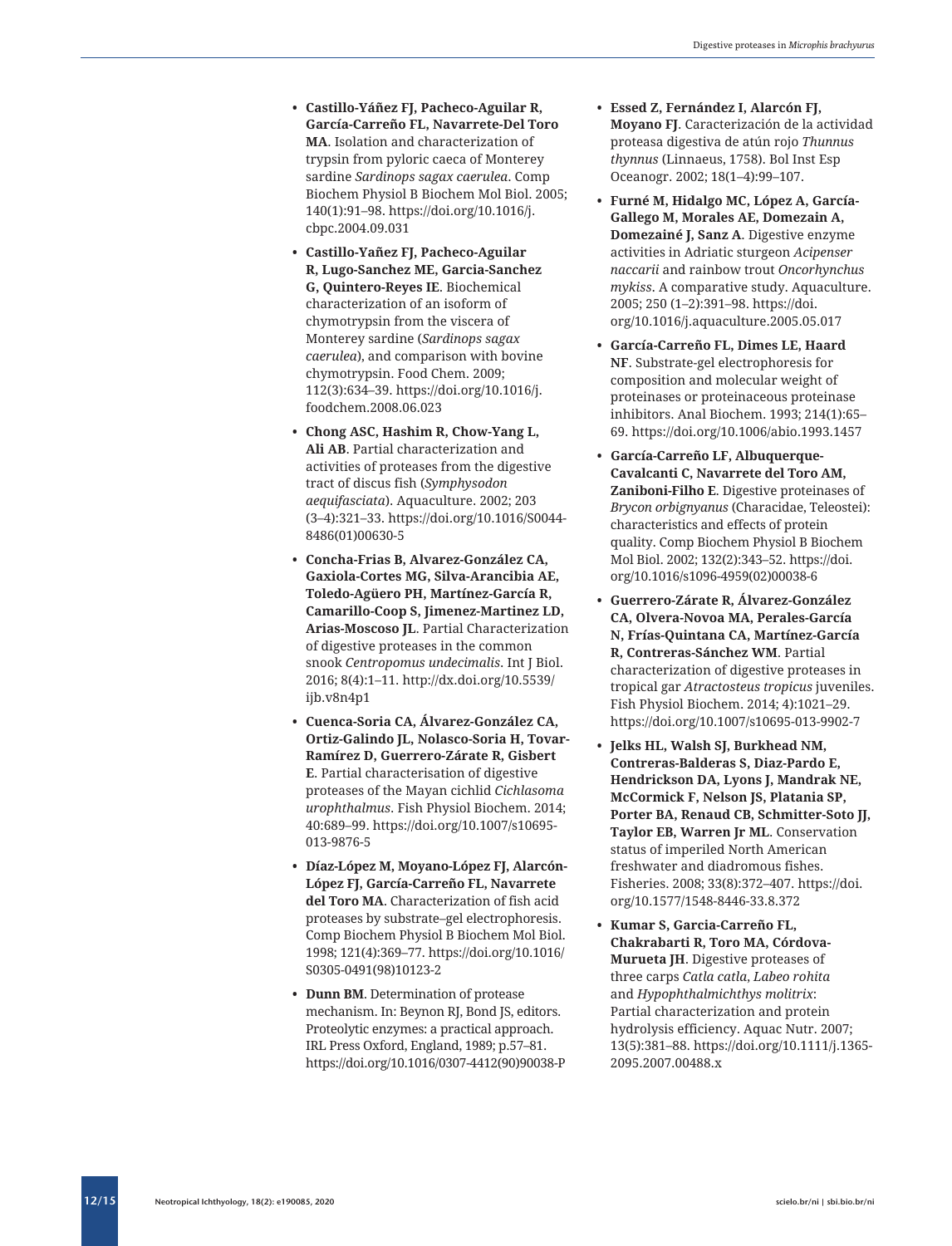- inhibitor: II. General properties. J Gen Physiol. 1947; 30(4):291–310. [https://doi.](https://doi.org/10.1085/jgp.30.4.291) [org/10.1085/jgp.30.4.291](https://doi.org/10.1085/jgp.30.4.291)
- **• Laemmli UK**. Cleavage of structural proteins during the assembly of the head of bacteriophage T4. Nature. 1970; 227:680–85. [https://doi.](https://doi.org/10.1038/227680a0) [org/10.1038/227680a0](https://doi.org/10.1038/227680a0)
- **• Lazo JP, Mendoza R, Holt GJ, Aguilera C, Arnold CR**. Characterization of digestive enzymes during larval development of red drum (*Sciaenops ocellatus*). Aquaculture. 2007; 265(1–4):194–205. [https://doi.](https://doi.org/10.1016/j.aquaculture.2007.01.043) [org/10.1016/j.aquaculture.2007.01.043](https://doi.org/10.1016/j.aquaculture.2007.01.043)
- **• Jun-sheng L, Jian-lin, L, Ting-ting W**. Ontogeny of protease, amylase and lipase in the alimentary tract of hybrid juvenile tilapia (*Oreochromis niloticus* x *Oreochromis aureus*). Fish Physiol Biochem. 2006; 32:295–303. [https://doi.](https://doi.org/10.1007/s10695-006-9106-5) [org/10.1007/s10695-006-9106-5](https://doi.org/10.1007/s10695-006-9106-5)
- **• Liu ZY, Wang Z, Xu SY, Xu LN**. Partial characterization and activity distribution of proteases along the intestine of grass carp, *Ctenopharyngodon idella* (Val.). Aquac Nutr. 2008; 14(1):31–39. [https://doi.](https://doi.org/10.1111/j.1365-2095.2007.00502.x) [org/10.1111/j.1365-2095.2007.00502.x](https://doi.org/10.1111/j.1365-2095.2007.00502.x)
- **• Martínez-Cárdenas L, Álvarez-González C, Hernández-Almeida O, Frías-Quintana C, Ponce-Palafox J, Castillo-Vargasmachuca S**. Partial characterization of digestive proteases in the green cichlid, *Cichlasoma beani*. Fishes. 2017; 2(1):4. <https://doi.org/10.3390/fishes2010004>
- **• Merino-Contreras ML, Sánchez-Morales F, Jiménez-Badillo ML, Peña-Marín ES, Álvarez-González CA**. Partial characterization of digestive proteases in sheepshead, *Archosargus probatocephalus*  (Spariformes: Sparidae). Neotrop Ichthyol. 2018; 16(4):e180020. [https://doi.](https://doi.org/10.1590/1982-0224-20180020) [org/10.1590/1982-0224-20180020](https://doi.org/10.1590/1982-0224-20180020)
- **• Miller RR, Minckley WL, Norris SM**. Freshwater fishes of Mexico. Chicago: University of Chicago Press; 2005.
- **• Nalinanon S, Benjakul S, Kishimura H**. Purification and biochemical properties of pepsins from the stomach of skipjack tuna (*Katsuwonus pelamis*). Eur Food Res Technol. 2010; 231:259–69. [https://doi.](https://doi.org/10.1007/s00217-010-1275-x) [org/10.1007/s00217-010-1275-x](https://doi.org/10.1007/s00217-010-1275-x)
- **• Nalinanon S, Benjakul S, Visessanguan W, Kishimura H**. Tuna Pepsin: Characteristics and its use for collagen extraction from the skin of threadfin bream (*Nemipterus* spp.). J Food Sci. 2008; 73 (5):C413–C419. [https://doi.](https://doi.org/10.1111/j.1750-3841.2008.00777.x) [org/10.1111/j.1750-3841.2008.00777.x](https://doi.org/10.1111/j.1750-3841.2008.00777.x)
- **• Natalia Y, Hashim R, Ali A, Chong A**. Characterization of digestive enzymes in a carnivorous ornamental fish, the Asian bony tongue *Scleropages formosus* (Osteoglossidae). Aquaculture. 2004; 233(1–4):305–20. [https://doi.org/10.1016/j.](https://doi.org/10.1016/j.aquaculture.2003.08.012) [aquaculture.2003.08.012](https://doi.org/10.1016/j.aquaculture.2003.08.012)
- s Factor Riversics is a state of the state of the state of the state of the state of the state of the state of the state of the state of the state of the state of the state of the state of the state of the state of the st **• NOAA (National Oceanic and Atmospheric Administration)**. Endangered and Threatened Species; Establishment of Species of Concern List, Addition of Species to Species of Concern List, Description of Factors for Identifying Species of Concern, and Revision of Candidate Species List Under the Endangered Species Act. National Marine Fisheries Service (NMFS). The Daily Journal of the United States Government. 2004 (Publication date 04/15/2004). Available from [https://www.](https://www.federalregister.gov/d/04-8593) [federalregister.gov/d/04-8593](https://www.federalregister.gov/d/04-8593)
	- **• Nelson JS, Grande TC, Wilson MVH**. Fishes of the world, 5th edition. Hoboken, New Jersey: John Wiley & Sons, Inc; 2016. <https://doi.org/10.1002/9781119174844>
	- **• de la Parra AM, Rosas A, Lazo JP, Viana MT**. Partial characterization of the digestive enzymes of Pacific bluefin tuna *Thunnus orientalis* under culture conditions. Fish Physiol Biochem. 2007; 33:223–31. [https://](https://doi.org/10.1007/s10695-007-9134-9) [doi.org/10.1007/s10695-007-9134-9](https://doi.org/10.1007/s10695-007-9134-9)
	- **• Peña E, Hernández C, Álvarez-González CA, Ibarra-Castro L, Puello-Cruz A, Hardy RW**. Comparative characterization of protease activity in cultured spotted rose snapper juveniles (*Lutjanus guttatus*). Lat Am J Aquat Res. 2015; 43(4):641–50. [http://](http://dx.doi.org/10.3856/vol43-issue4-fulltext-3) [dx.doi.org/10.3856/vol43-issue4-fulltext-3](http://dx.doi.org/10.3856/vol43-issue4-fulltext-3)
	- **• Pujante IM, Díaz-López M, Mancera JM, Moyano FJ**. Characterization of digestive enzymes protease and alpha-amylase activities in the thick-lipped grey mullet (*Chelon labrosus*, Risso 1827). Aquac Res. 2017; 48(2):367–76.<https://doi.org/10.1111/are.13038>
	- **• Rosa IL, Oliveira TPR, Osorio FM, Morales LE, Castro ALC, Barros GML, Alves RRN**. Fisheries and trade of seahorses in Brazil: historical perspective, current trends, and future directions. Biodiv Conserv. 2011; (20):1951–71. [https://](https://doi.org/10.1007/s10531-011-0068-2) [doi.org/10.1007/s10531-011-0068-2](https://doi.org/10.1007/s10531-011-0068-2)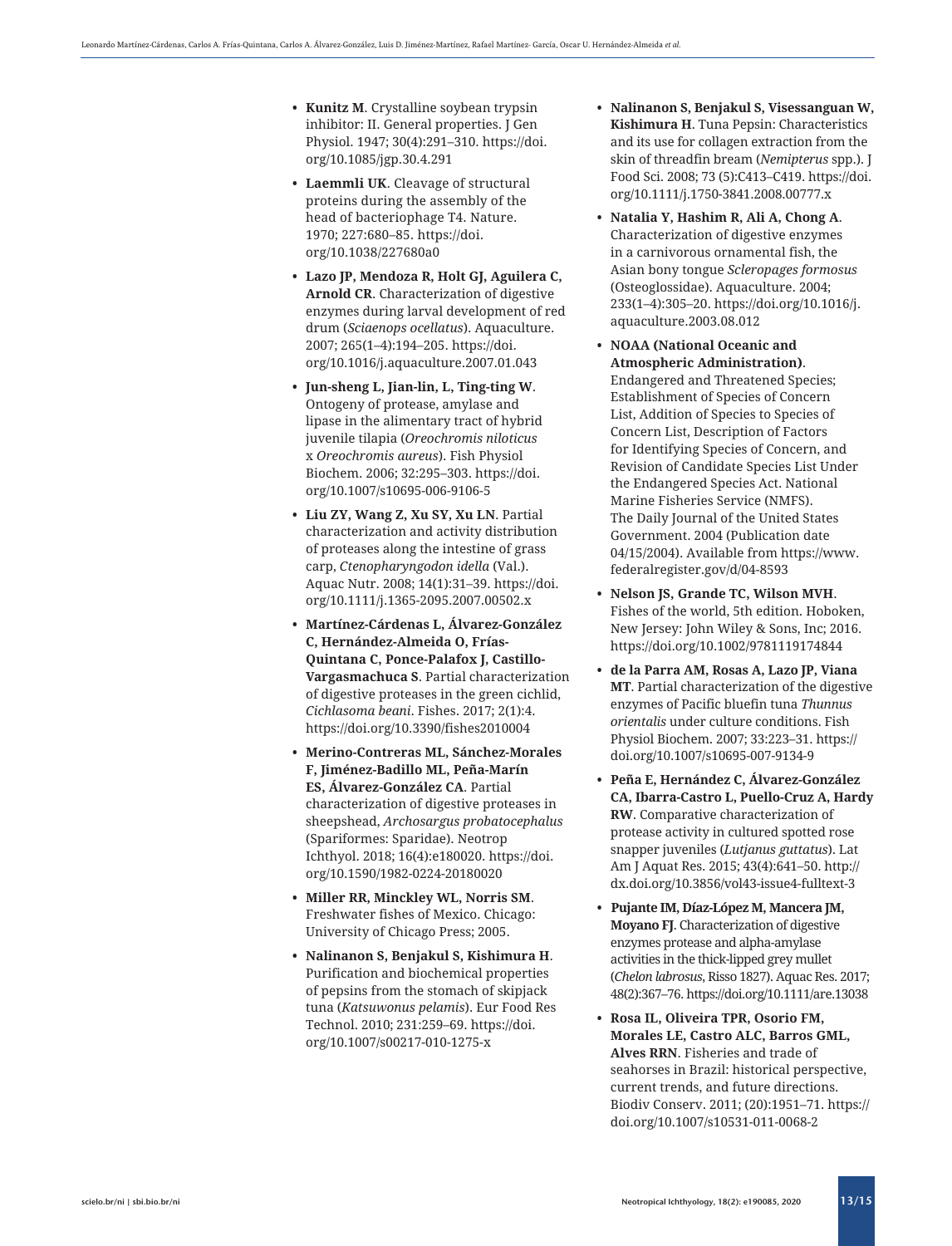- **• Sáenz de Rodrigáñez M, Alarcón FJ, Martínez MI, Ruiz F, Díaz M, Moyano FJ**. Caracterización de las proteasas digestivas del lenguado senegalés *Solea senegalensis* Kaup, 1858. Bol Inst Esp Oceanogr. 2005; 21(1–4):95–104.
- **• Simpson BK**. Digestive proteases from marine animals. In: Haard NF, Simpson BK, editors. Seafood enzymes. New York, NY: CRC Press, Taylor & Francis Group; 2000. p.191–213.
- **• Stauffer CE**. Enzyme assays for food scientists. New York: Van Nostand Reinhold/AVI; 1989.
- **• Tanji M, Yakabe E, Kageyama T, Shin-ichi Y, Ichinose M, Miki K, Ito H, Takahashi K**. Purification and characterization of pepsinogens from the gastric mucosa of African coelacanth, *Latimeria chalumnae*, and properties of the major pepsins. Comp Biochem Physiol B Biochem Mol Biol. 2007; 146 (3):412–20. <https://doi.org/10.1016/j.cbpb.2006.11.025>
- **• Toledo-Solís FJ, Uscanga-Martínez A, Guerrero-Zárate R, Márquez-Couturier G, Martínez-García R, Camarillo-Coop S, Perales-García N, Rodríguez-Valencia W, Gómez-Gómez M, Álvarez-González CA**. Changes on digestive enzymes during initial ontogeny in the three-spot cichlid *Cichlasoma trimaculatum*. Fish Physiol Biochem. 2015; 41:267–79. [https://doi.](https://doi.org/10.1007/s10695-014-0023-8) [org/10.1007/s10695-014-0023-8](https://doi.org/10.1007/s10695-014-0023-8)
- **• Tramati C, Savona B, Mazzola A**. A study of the pattern of digestive enzymes in *Diplodus puntazzo* (Cetti, 1777) (Osteichthyes, Sparidae): Evidence for the definition of nutritional protocols. Aquacult Int. 2005; 13:89–95. [https://doi.](https://doi.org/10.1007/s10499-004-9028-0) [org/10.1007/s10499-004-9028-0](https://doi.org/10.1007/s10499-004-9028-0)
- **• Ueberschär B**. The use of tryptic enzyme activity measurement as a nutritional condition index: laboratory calibration data and field application. ICES Mar Sci Symp. 1995; 201:119–29.
- **• Uscanga A, Moyano FJ, Alvarez CA**. Assessment of enzymatic efficiency on protein digestion in the tilapia *Oreochromis niloticus*. Fish Physiol Biochem. 2010; 36:1079–85. [https://doi.](https://doi.org/10.1007/s10695-010-9385-8) [org/10.1007/s10695-010-9385-8](https://doi.org/10.1007/s10695-010-9385-8)
- **• Uscanga-Martínez A, Perales-García N, Alvarez-González CA, Moyano FJ, Tovar-Ramírez D, Gisbert GE, Indy JR**. Changes in digestive enzyme activity during initial ontogeny of bay snook *Petenia splendida*. Fish Physiol Biochem. 2011; 37(3):667–80. <https://doi.org/10.1007/s10695-011-9467-2>
- **• Walter HE**. Proteinases: methods with hemoglobin, casein and azocoll as substrates. In: Bergmeyern HJ, editor. Methods of enzymatic analysis. Weinheim: Verlag Chemie; 1984. p.270–77.
- **• Wang H, Wang Y, Wang Q, Xue C, Sun M**. Purification and characterization of stomach protease from the turbot (*Scophthalmus maximus* L.). Fish Physiol Biochem. 2006; 32:179–88. [https://doi.](https://doi.org/10.1007/s10695-006-0010-9) [org/10.1007/s10695-006-0010-9](https://doi.org/10.1007/s10695-006-0010-9)
- **• Weber K, Osborn M**. The reliability of molecular weight determinations by dodecyl sulfate polyacrylamide gel electrophoresis. J Biol Chem. 1969; 244(16):4406–12.
- **• Wilson AB, Vincent A, Ahnesjö I, Meyer A**. Male pregnancy in seahorses and pipefishes (Family Syngnathidae): rapid diversification of paternal brood pouch morphology inferred from a molecular phylogeny. J Hered. 2001; 92(2):159–66. https://doi.org/10.1093/jhered/92.2.159
- **• Yúfera M, Darías MJ**. Changes in the gastrointestinal pH from larvae to adult in Senegal sole (*Solea senegalensis*). Aquaculture. 2007; 267(1–4):94–99. [https://](https://doi.org/10.1016/j.aquaculture.2007.02.009) [doi.org/10.1016/j.aquaculture.2007.02.009](https://doi.org/10.1016/j.aquaculture.2007.02.009)
- **• Zhou Q, Liu G, Huang Y, Weng L, Hara K, Su W, Cao M**. Pepsinogens and pepsins from mandarin fish (*Siniperca chuatsi*). J Agric Food Chem. 2008; 56(13):5401–06. <https://doi.org/10.1021/jf800458n>